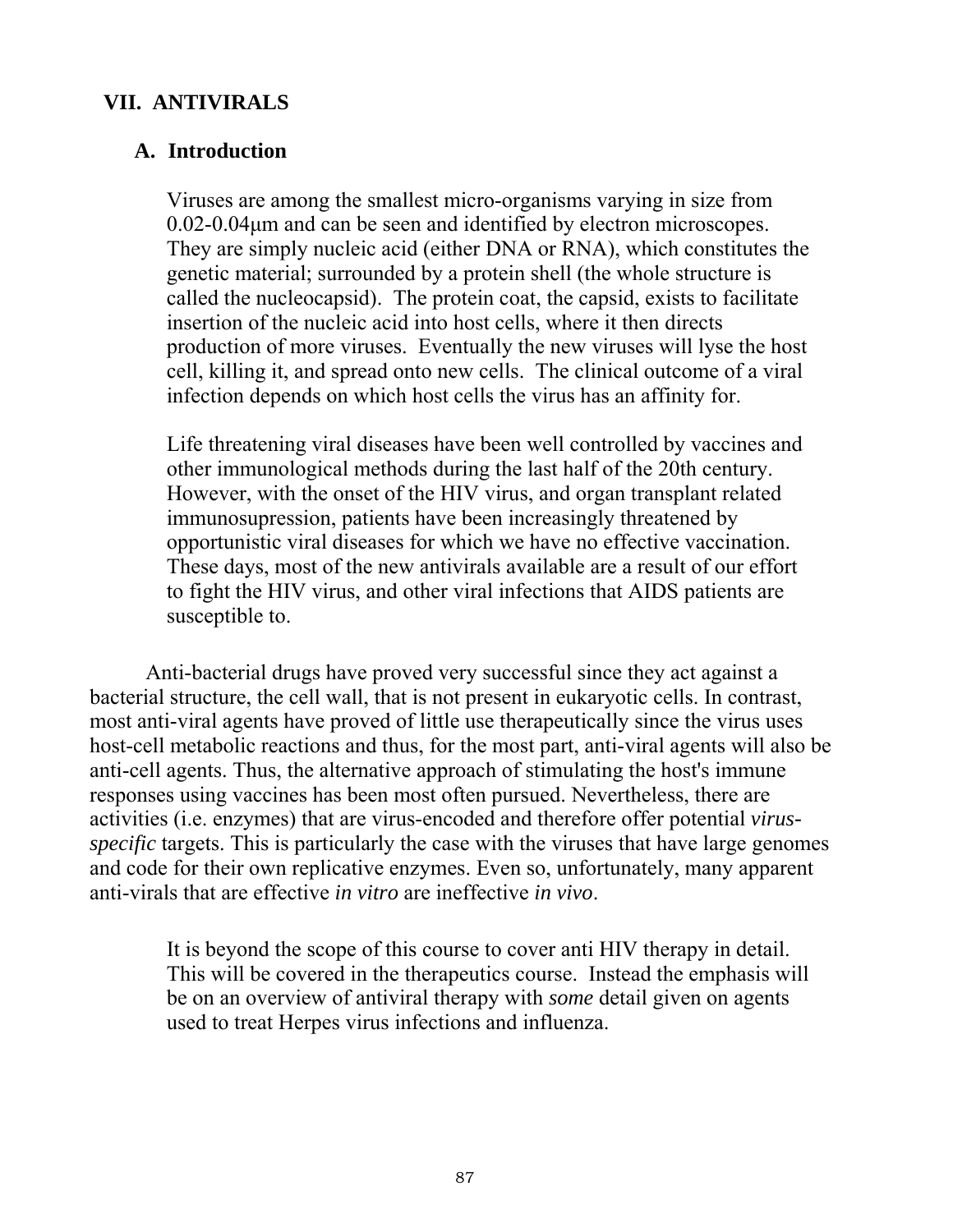#### **B. Possible Methods of Antiviral Attack (see diagram)**

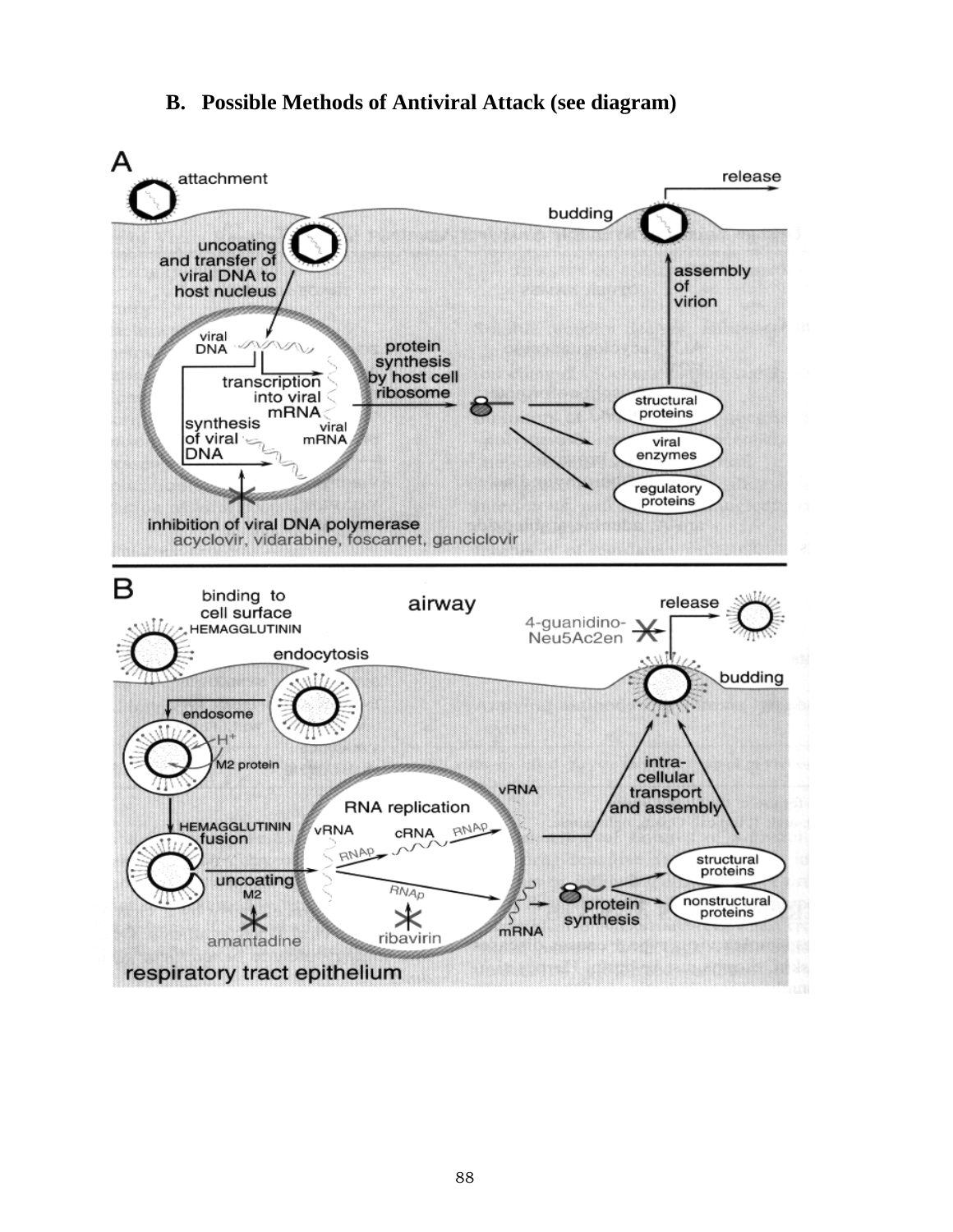The replicative cycles of herpesvirus (A) and influenza (B) are given as examples of DNA-encoded and RNA-encoded viruses, respectively. Sites of action of antiviral agents also are shown. Key: mRNA, messenger RNA; cDNA, complementary DNA; vRNA, viral RNA; DNAp, DNA polymerase; RNAp, RNA polymerase; cRNA, complementary RNA. An X on top of an arrow indicates a block to virus growth.

A. Replicative cycles of herpes simplex virus, an example of a DNA virus, and the probable sites of action of antiviral agents. Herpesvirus replication is a regulated, multistep process. After infection, a small number of so-called immediate-early genes are transcribed; these genes encode proteins that regulate their own synthesis and are responsible for synthesis of so-called early genes that are involved in genome replication, such as thymidine kinases, DNA polymerases, etc. After DNA replication, the bulk of the herpesvirus genes (called "late" genes) are expressed and encode proteins that either are incorporated into or aid in the assembly of progeny virions.

 B. Replicative cycles of influenza, an example of an RNA virus, and the loci for effects of antiviral agents. The M2 protein of influenza virus allows an influx of hydrogen ions into the virion interior, which in turn promotes dissociation of the RNP segments and release into the cytoplasm (uncoating). Influenza virus mRNA synthesis requires a primer cleared from cellular mRNA and used by the viral RNap complex. The neuraminidase inhibitor, 4-guanidino-Neu5Ac2en, specifically inhibits release of progeny virus. Small capitals indicate virus proteins.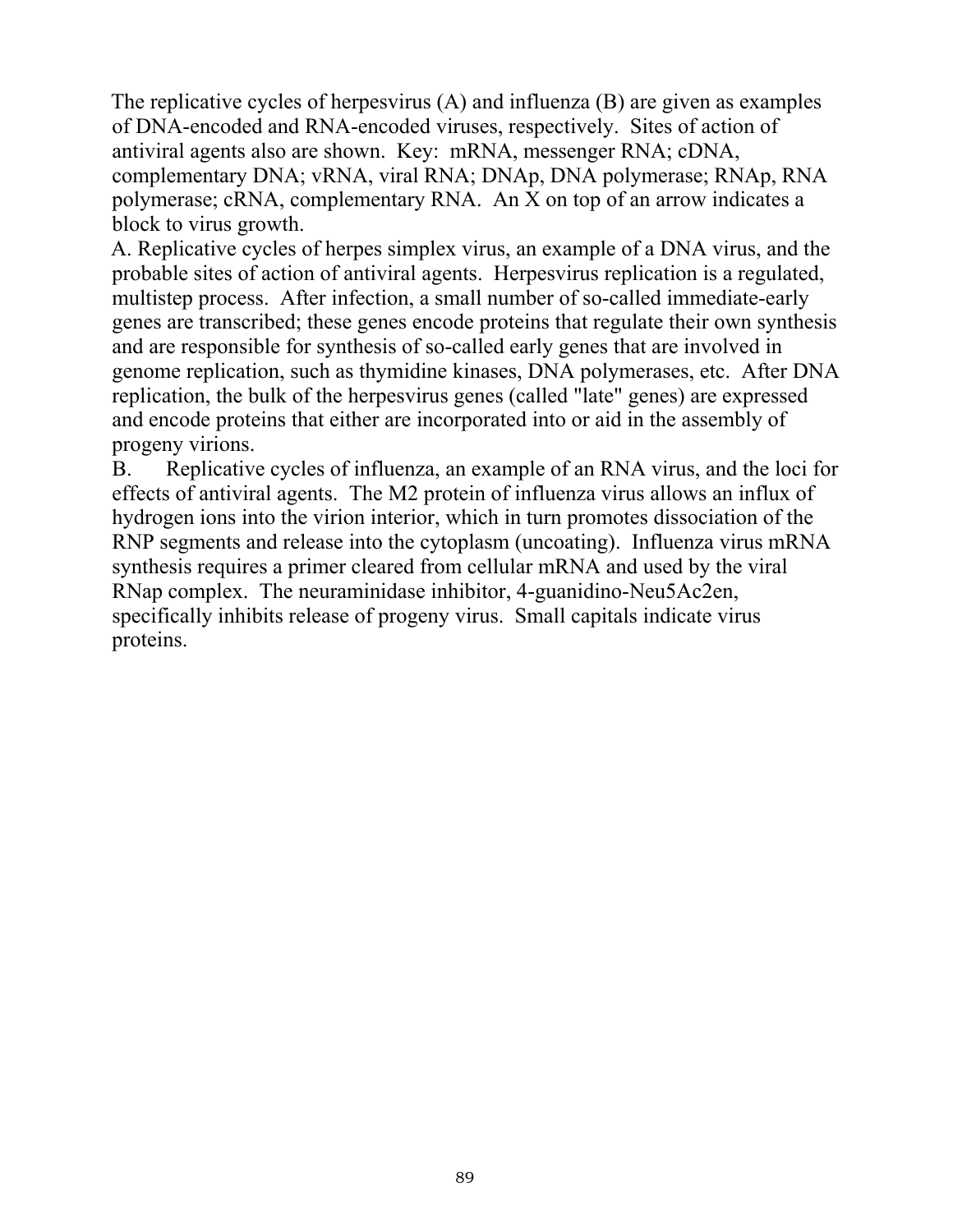### **C. Common Viral Pathogens (for which we have antiviral drugs)**

 1. Herpesviridae - Double Stranded DNA viruses (once infected, virus stays for life)

 Herpes simplex 1 (HSV-1 - cold sores) Herpes simplex 2 (HSV-2 - genital) Varicella-zoster (VZV - Chicken-pox, shingles) Epstein Barr (EBV - mono) Cytomegalovirus – mostly subclinical infection but in immunosuppressed, can be severe. HIV patients get retinitis while organ transplants get pneumonia.

- 2. Respiratory Syncytial Virus RSV - Causes lung infection in infants. A double-stranded RNA virus.
- 3. Human Immunodeficiency Virus HIV -A single-stranded RNA retrovirus.
- 4. Influenza Virus Types A & B - Single-stranded RNA viruses that cause the flu.
- 5. Hepatitis B

 Double stranded DNA virus that causes hepatitis. Picked up from blood. Very hardy virus that will survive drying. Chronic infection is common and can lead to hepatocellular carcinoma.

6. Hepatitis C

 Single stranded RNA virus that causes hepatitis. Initial infection is often asymptomatic. Many  $(\sim 50\%)$  go on to chronic hepatitis with a risk of developing cirrhosis.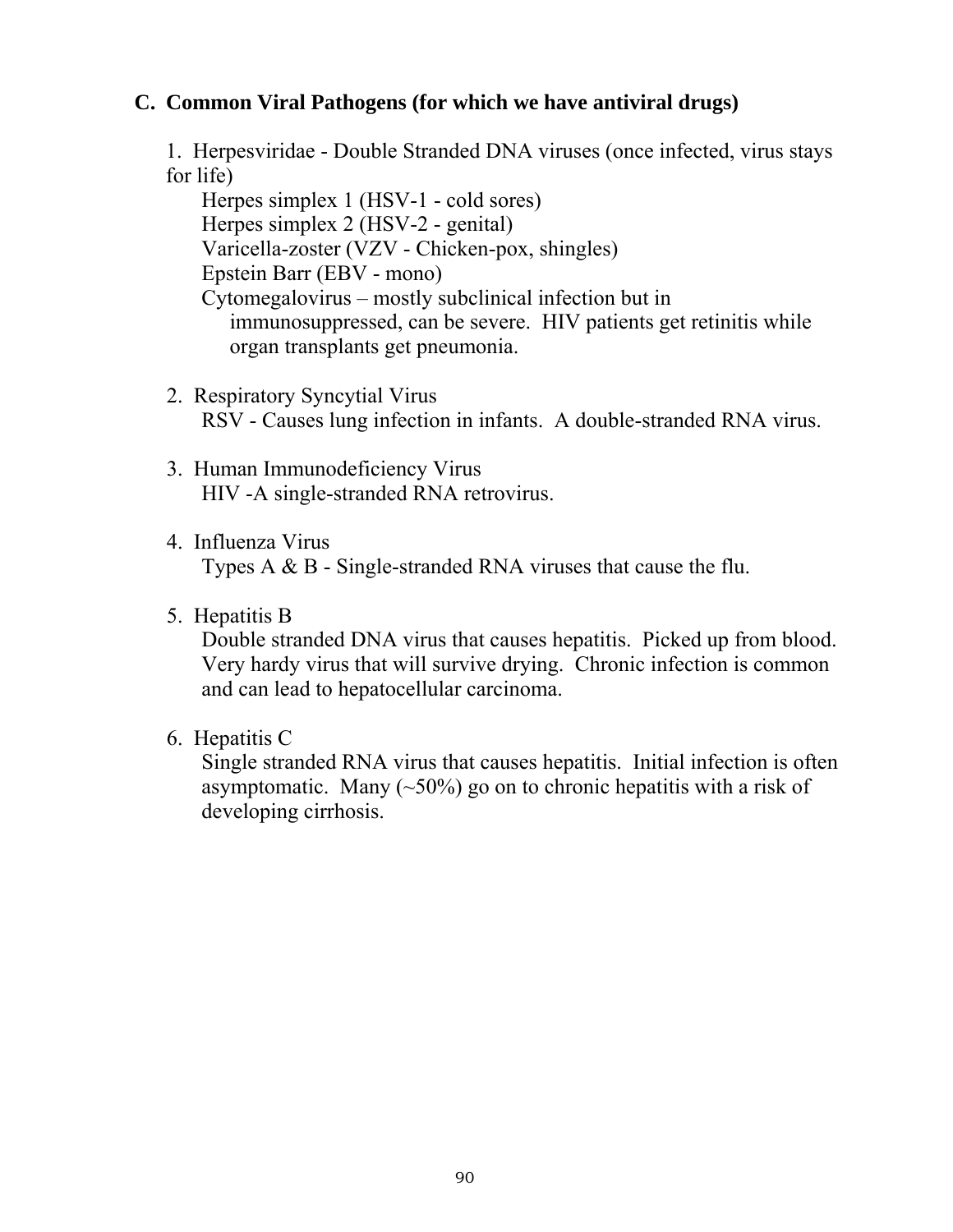# **D. Drugs Against Influenza**

#### 1. Introduction:

 Drugs to treat and prevent influenza. For treatment, best given shortly after onset of symptoms (24-48h). For prevention, must take every day. Vaccine vs. drug? Vaccine is best of course because it is better to prevent than to treat. Role is when one fails to vaccinate or have vaccine failure (e.g. when new "shift" virus comes). Drugs may be lifesavers in the face of an Influenza pandemic. Vaccine failures increase with increasing age. Flu can be very serious in the elderly and infants, therefore these drugs have some applications in high risk and elderly patients.

2. **Amantadine** (Symmetrel ®)



- a) Place in Therapy: As an antiviral: Prevention/Treatment of Influenza A virus (not B). Prevention has efficacy of  $\sim$ 70%. CNS effects limit wide use.
- b) Mechanism of Action: Mostly unknown. It appears to be virustatic by preventing uncoating of virus particle, leading to no viral replication and no infection (ideally).
- c) Dose/Route: 100 mg PO may be given at same time as the flu vaccine. Treat for at least 10 days and up to 90 days.
- d) Toxicity: Dopaminergic effects may cause insomnia, dizziness, nervousness, nausea and vomiting. Decrease dose in renal failure.
- e) Other: Sometimes used in mild Parkinson's disease.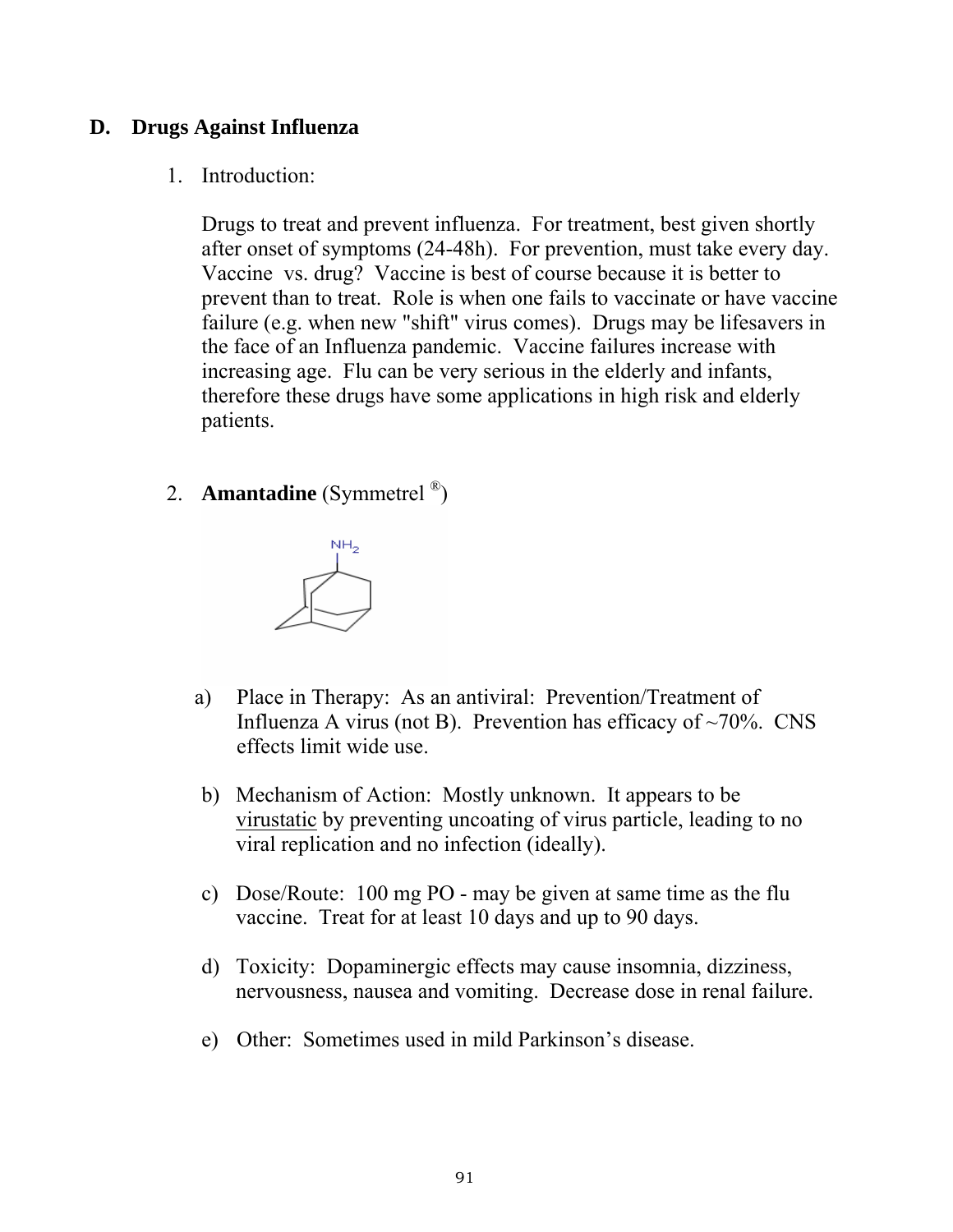3. **Rimantadine** (Flumadine ® Forest)

![](_page_5_Figure_1.jpeg)

Approved in USA in 1993.

 Same as amantadine but with fewer adverse effects.

4. **Neuraminidase inhibitors** – shorten flu duration 1-2 days if started within 48 h of onset.

Neuraminidase breaks the bonds that hold new virus particles to the outside of an infected cell by cleaving sialic acid from the cell surface. This releases new viruses that can infect other cells and spread infection. Neuraminidase inhibitors prevent viral cleavage of sialic acid thereby preventing new virus particles from being released, thereby limiting the spread of infection.

a) **Zanamivir** (Relenza ®Glaxo Wellcome) Inhibit influenza A and B viruses.

![](_page_5_Figure_7.jpeg)

- 1. given as 10 mg micronized powder by inhalation "Diskhaler", BID for 5 days
- 2. 5 mg/inhalation thus dose is 2 inhalation BID x 5d
- 3. start within 48 h of onset
- 4. not absorbed orally
- 5. well tolerated unless have underlying airway disease
- 6. propylaxis 67% decrease in incidence in a 4 week study
- 7. treatment 84% decrease in fever and symptoms with treatment

b) **Oseltamivir** (Tamiflu ® Roche) (UW Formulary)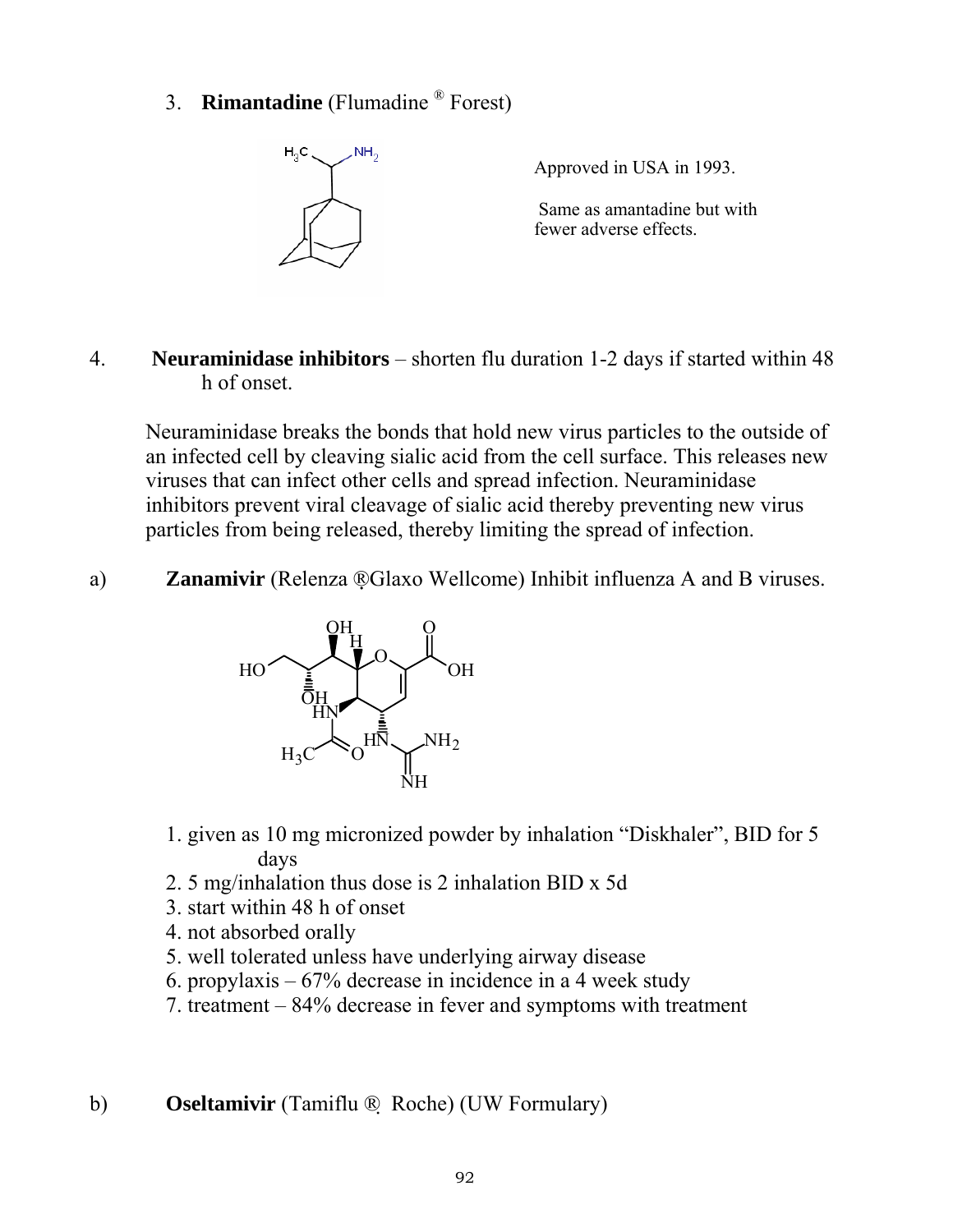![](_page_6_Figure_0.jpeg)

- 1. Given as 75 mg capsules or suspension BID for 5 days; start within first 2 days of symptoms
- 2. is an ethyl ester prodrug that is hydrolyzed in vivo
- 3. for prophylaxis if exposed,  $75mg/d$  for  $\geq 7d$  and oral suspension 12mg/ml
- 4. pregnancy category C and not for < 1 year of age (safety not established)
- 5. well tolerated; some GI upset

#### **E. Drugs Against Respiratory Syncytial Virus** (**RSV) and Hepatitis (\* indicates UW formulary drug)**

Two subtypes, A and B, have been identified. Subtype B are characterized as the asymptomatic strains of the virus that the majority of the population experiences. The more severe clinical illnesses involve Subtype A strains, which tend to predominate in most outbreaks. RSV affects the upper and lower respiratory tracts, but is most prevalent in lower respiratory illnesses such as pneumonia and bronchiolitis.

#### 1. **Ribavirin**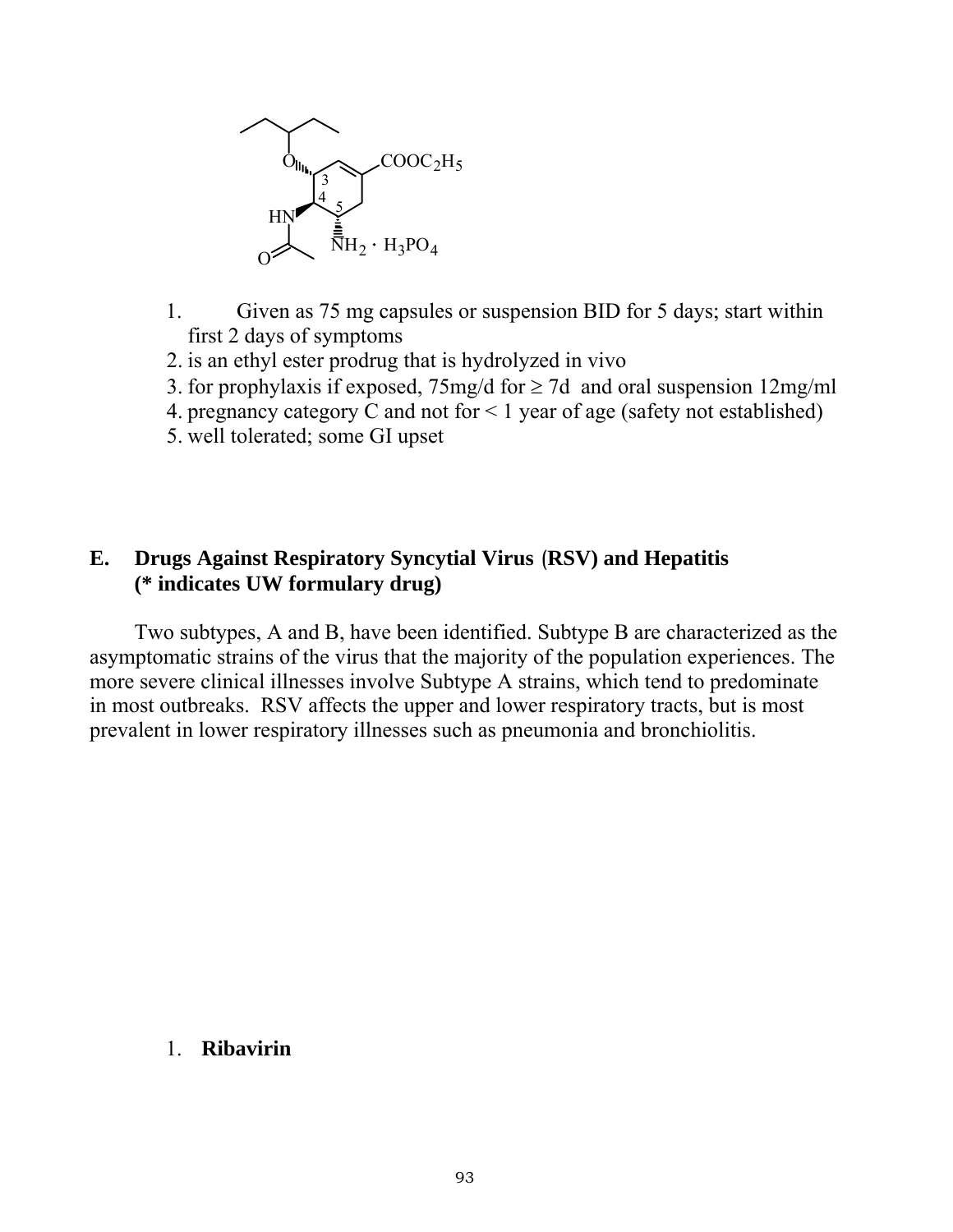![](_page_7_Figure_0.jpeg)

- a) Place in Therapy: Activity against many DNA/RNA viruses and highly active against influenza A and B, but is only approved for treating RSV in infants and young children by aerosol and hepatitis C together with interferon. Clinically Ribavirin was shown to delay the onset of full-blown AIDS in patients with early symptoms of HIV infection.
- b) Mechanism of Action: Ribavirin is a guanine analog that is phosphorylated by adenosine kinase to its most active form, ribavirin-triphosphate. This compound inhibits viral RNApolymerase preferentially at therapeutic doses by competing with adenosine-triphosphate and guanine-triphosphate for binding sites at the polymerase, as well as inhibiting transferases necessary for the addition of guanine.
- c) Toxicity: Ribavirin is quite teratogenic in animals do not give to a patient who is pregnant (must test and patient must use 2 methods of birth control). May cause headaches/dizziness advise health care workers to wear mask when administering this drug by aerosol. May worsen COPD-like symptoms in some patients.
- d) \*Virazole® Schering lyophilized ribavirin powder for aerosolization by small particle aerosol generator (SPAG-2).

 - used by inhalation in infants and small children with significant RSV infection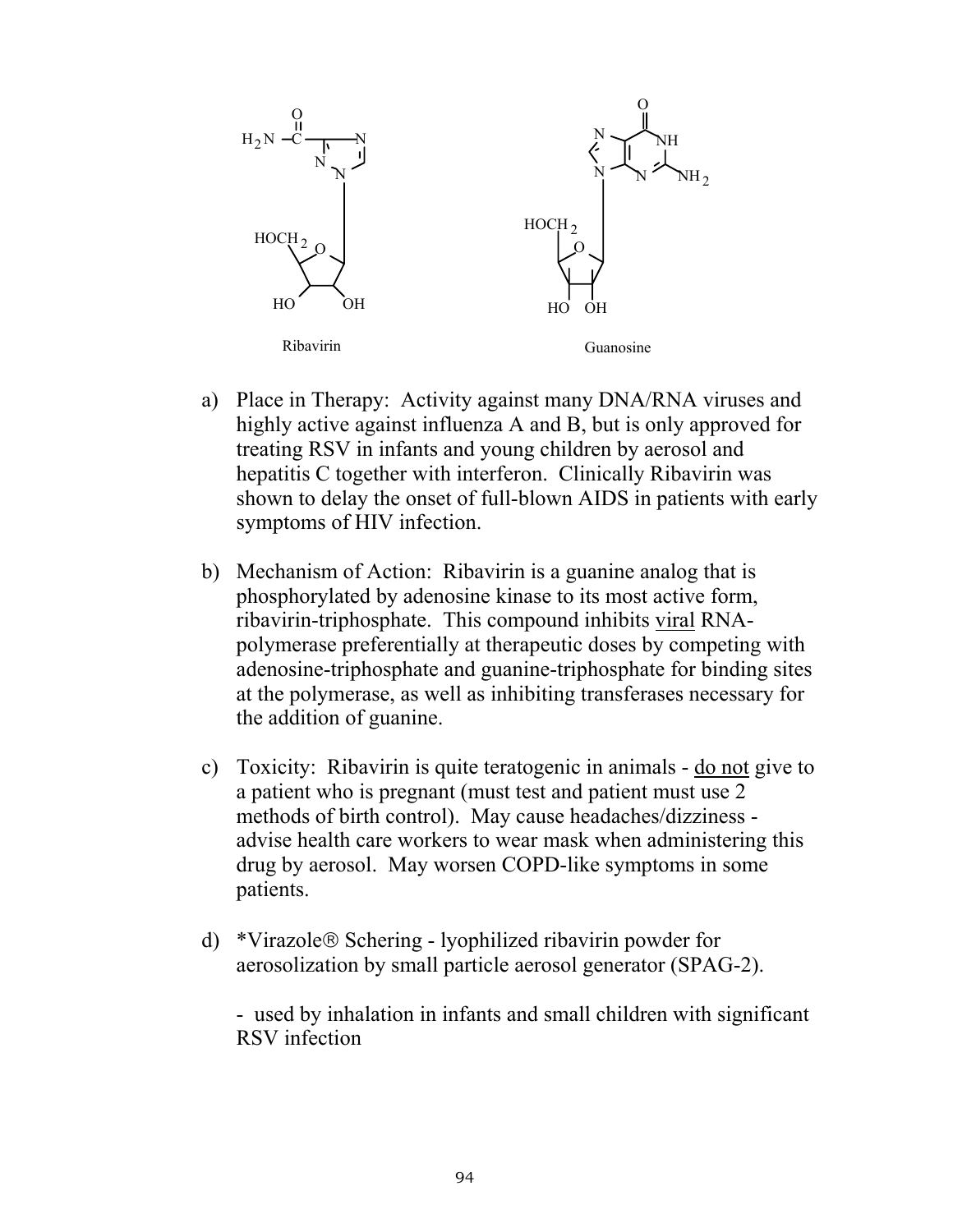- most adults have antibodies against RSV so inapparent infection is common. In the very young and in premature infants the infection can be serious.

 - 20mg/ml via aerosol for 12-18h/d for 3-7d using SPAG-2 aerosol generator

- e) \*Ribavirin oral capsules 200mg Rebetrol® (Schering)
	- for use in patients with chronic hepatitis C

- usually used in combination with interferon  $2\alpha$  and this is taken for  $~48$  weeks (SQ 3x/week x 48 weeks)

 - PEG - interferson 2β Peg-Intron (Schering) is on the UW formulary - there are many adverse effects including neuropsychiatric changes

- f) A monoclonal antibody (Palivizumab, Synagis®) is approved for RSV. A polyclonal antibody (RSV immune globulin, RespiGam®) is also available.
- 2. **Peginterferon** alpha 2a (Pegasys® Roche) Once weekly dose of Peg interferon  $2\alpha$  to treat adults with chronic hepatitis C
- 3. \***Adefovir** (Hepsera® Gilead) (UW Formulary) for chronic hepatitis B with evidence of active viral replication 10 mg/day

![](_page_8_Picture_9.jpeg)

a) acyclic nucleotide of adenosine.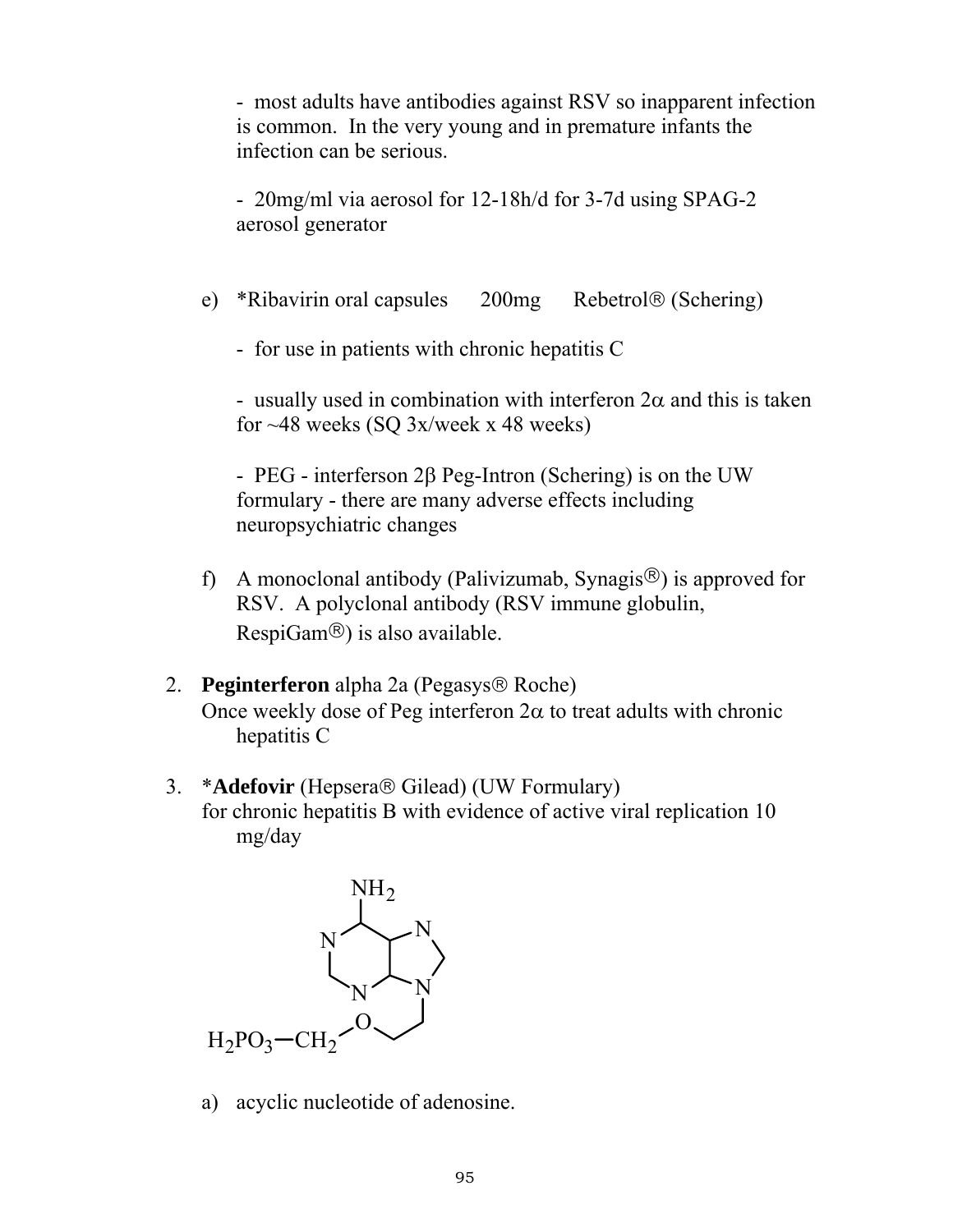- b) phosphorylated to inhibit Hep B DNA polymerases.
- c) is a chain terminator.
- d) is only a weak inhibitor of human DNA polymerase.
- e) renal toxicity may be a problem, requires monitoring.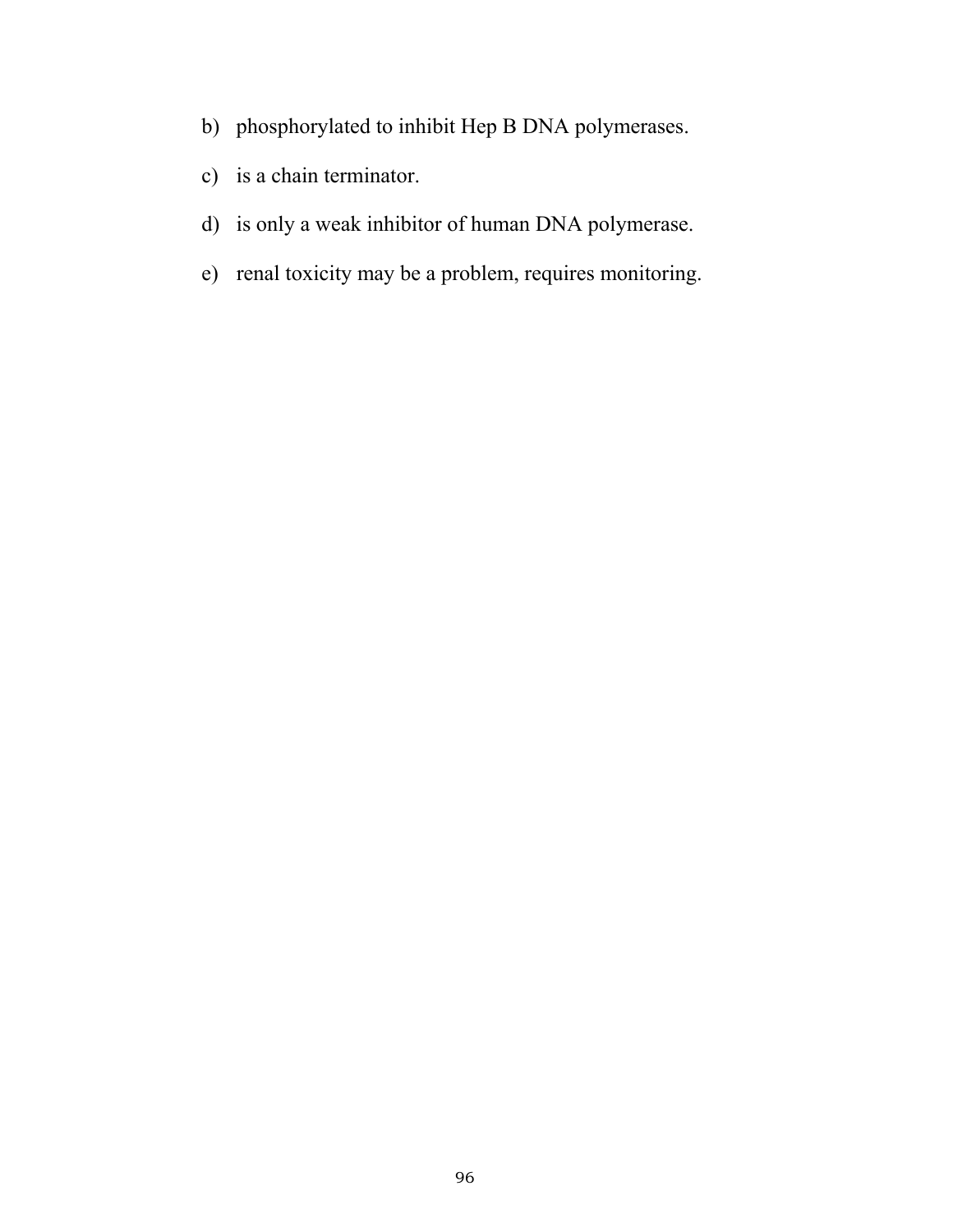# **F. Drugs Against Herpes Viruses**

Double Stranded DNA viruses (once infected, virus stays for life) Herpes simplex 1 (HSV-1 - cold sores) Herpes simplex 2 (HSV-2 - genital) Varicella-zoster (VZV - Chicken-pox, shingles) Epstein Barr (EBV - mono)

 Cytomegalovirus – mostly subclinical but in immunosuppressed, can be severe.

1. **Acyclovir** (Zovirax ® and generic) (UW Formulary)

![](_page_10_Figure_4.jpeg)

a) Place in Therapy:

### Parenteral

 - Initial and recurrent mucosal and cutaneous HSV-1 & 2 and varicella zoster infections in immunocompromised adults and children.

 - Severe genital herpes infections (HSV-2) in adults (usually first episode).

 - Herpes simplex encephalitis in patients older than 6 months of age.

### Oral

- Management of genital herpes and herpes zoster.

- Acyclovir cream used for recurrent cold sores (HSV-1).
- b) Mechanism of Action: Acyclovir is a guanine analog which is phosphorylated (viral thymidine kinase) to acyclovir monophosphate then cell kinase to ACV-triphosphate. Acyclovir triphosphate then blocks uptake of guanosine into the growing DNA chain by competing for binding sites at the viral DNApolymerase, thus terminating DNA chain proliferation. Resistance may occur by production of low levels of thymidine kinase during prolonged therapy in immunocompromised patients.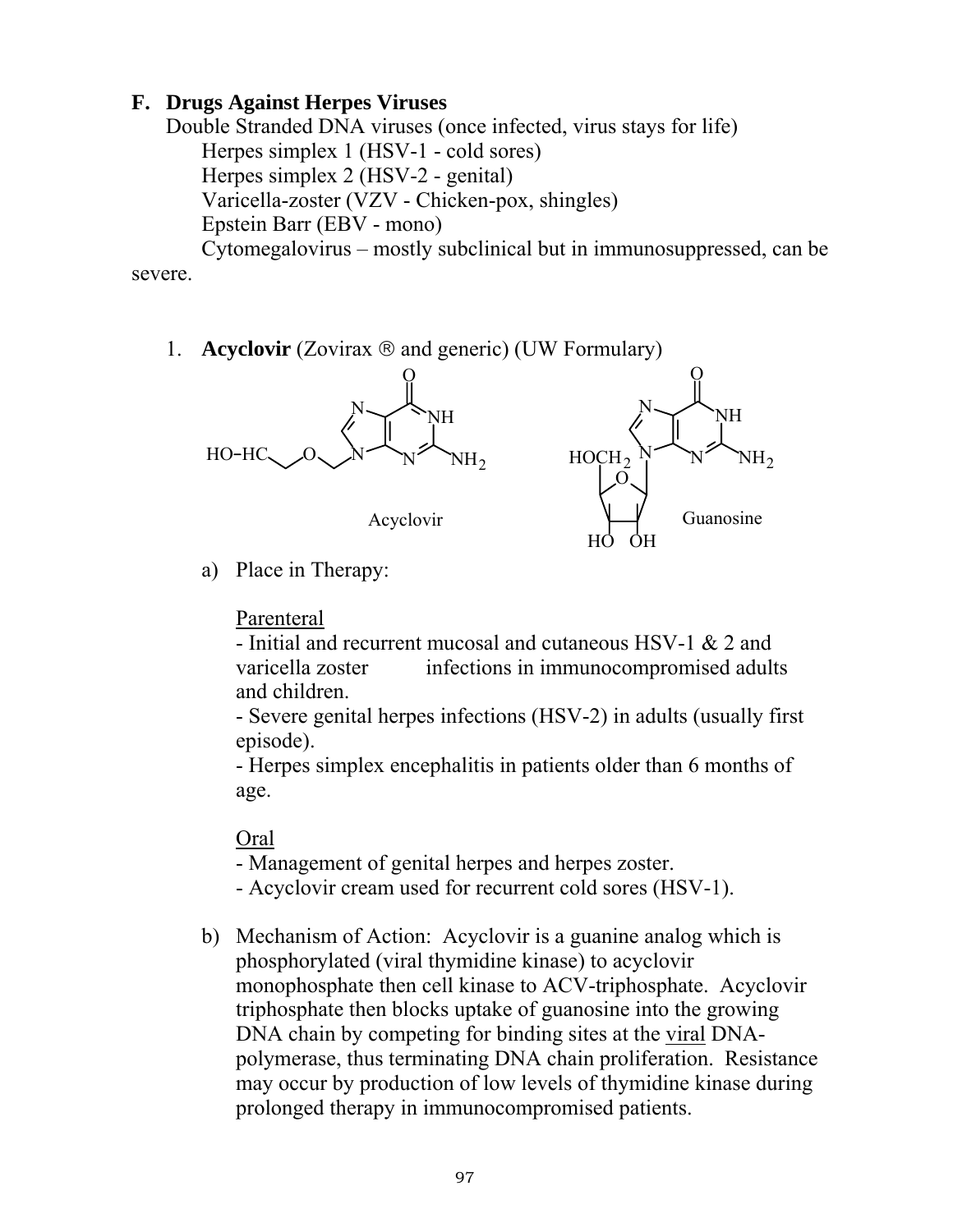c) Dose/Route:

# Parenteral

 - Herpes simplex: 12 years and older - 5 mg/kg Q8H for 7 days. Under 12 years -

 $250 \text{ mg/m}^2$  O8H for 7 days

 - Herpes simplex encephalitis & Herpes zoster: Double the above dose

# Oral

 - Herpes simplex: 200 mg 5 times a day for 7-10 days or until resolution. For chronic suppressive therapy for recurrent HSV, the dose is 400 mg BID for 12 months - Herpes zoster: 800 mg 5 times a day for 7-10 days starting within 48 hours of rash.

- d) Activity against  $HSV1 > HSV2 >$  varicella > CMV. The need to give 5 x/d is a problem; 400mg TID is a more reasonable dose commonly prescribed.
- e) Toxicity: Decrease dosage in renal failure. Keep patient hydrated and administer IV slowly to decrease renal toxicity. Give IV slowly (1-2 hrs) - phlebitis may occur if given too fast. Headache is common (about 10%); nausea/vomiting occurs in about 5% of patients. Given with zidovudine may cause severe lethargy and drowsiness.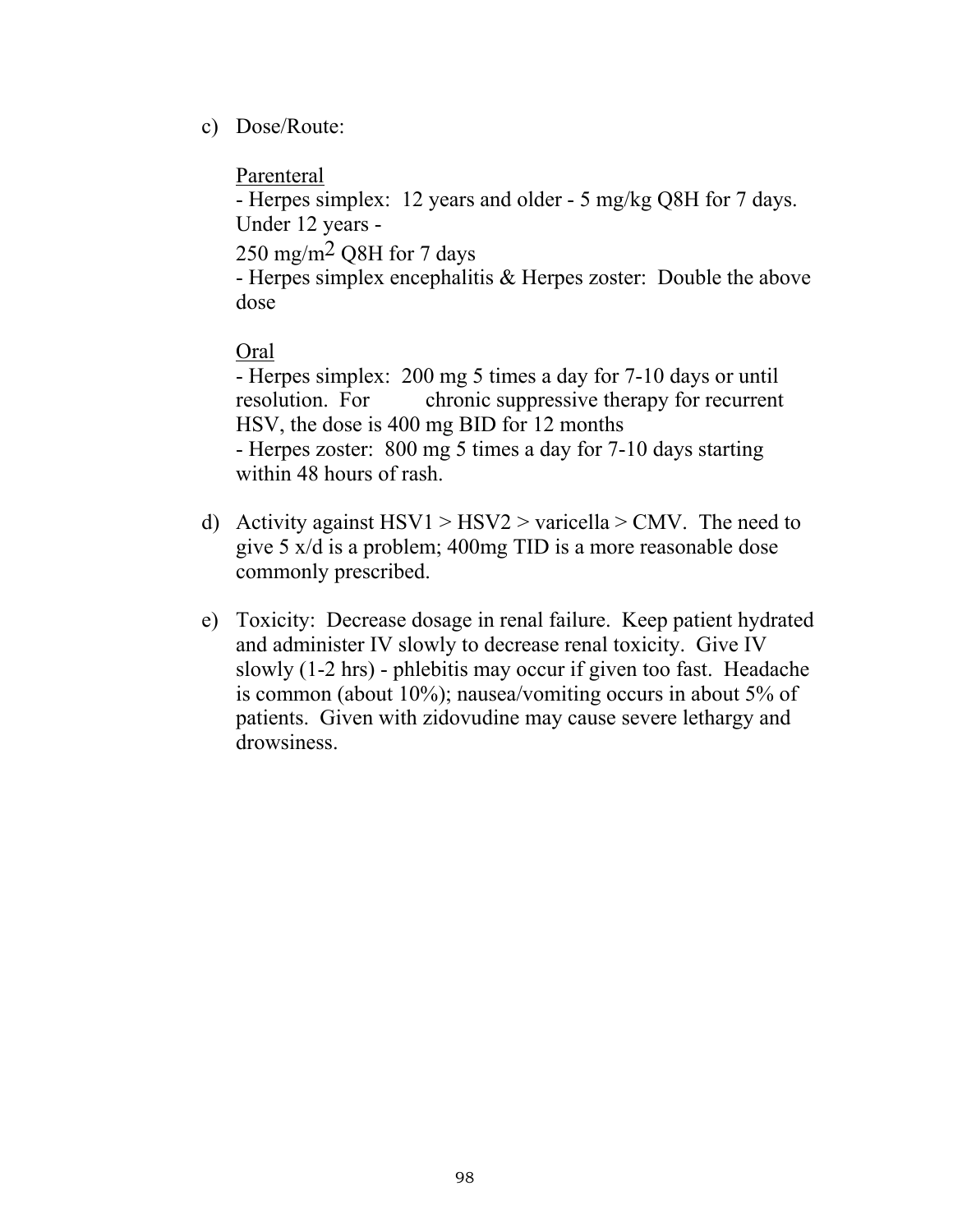**6-Deoxyacyclovir** a pro-drug of Acyclovir. It is rapidly metabolized to Acyclovir by xanthine oxidase. Drug has the advantage of improved solubility and is used in the treatment of varivella-zoster infection.

N  $N \searrow N$  $HOH_2C \sim 0 \sim N \sim N \sim N$ 

6-Deoxyacyclovir

2. **Famciclovir** (Famvir® Novartis) (UW Formulary)

![](_page_12_Figure_4.jpeg)

- diacetate ester of penciclovir

- is a prodrug of penciclovir

 - penciclovir is not absorbed orally but when given IV has similar activity to acyclovir; penciclovir is not commercially available for IV use

-not chain terminating but has high intracellular concentrations

- **uses:**

herpes zoster – 500mg TID x7d; reduces pain and time to healing and "post herpetic neuralgia"; start as soon as possible recurrent genital herpes – reduces viral shedding and time to heal, 125mg BIDx5d suppressive therapy  $-250$  BID for 1 year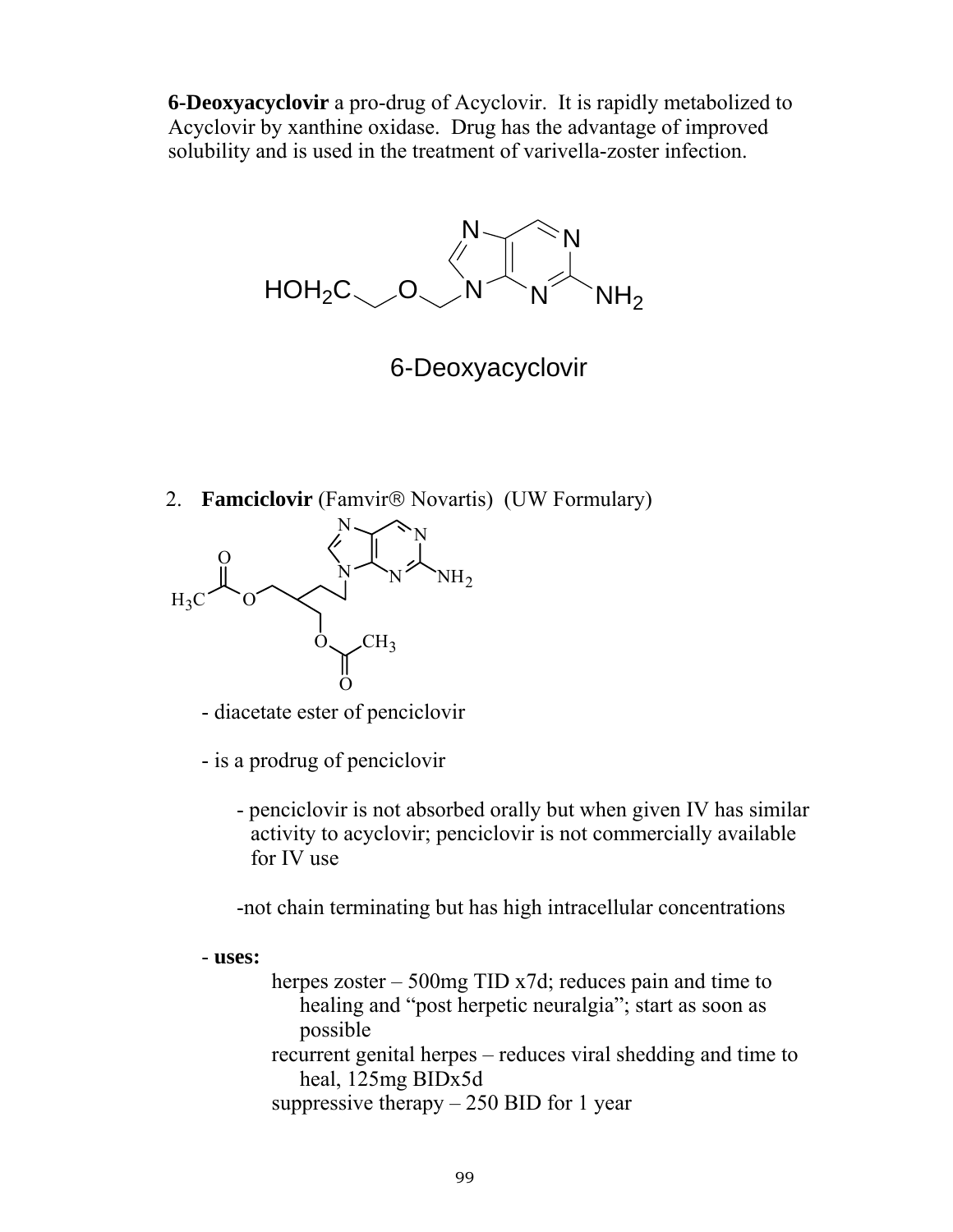3. **Valacyclovir** (Valtrex® Glaxo Smith Kline) (UW Formulary)

![](_page_13_Figure_1.jpeg)

- valene ester of acyclovir
- prodrug of acyclovir

 - has a more prolonged "release" of acyclovir and can give fewer doses per day

 - indications for: herpes zoster – 1g TID, start within 72h of symptom onset x7d genital herpes primary – 1g BID X 10d recurrent – 500mg BID X 3d suppressive therapy  $-500$  mg-1g daily for 1 year (HIV patients 500mg BID x 6 mos) cold sores – 2g BID x1d

### **G. Drugs Against CMV**

1. **Ganciclovir** (Cytovene® Roche) (UW Formulary)

![](_page_13_Figure_8.jpeg)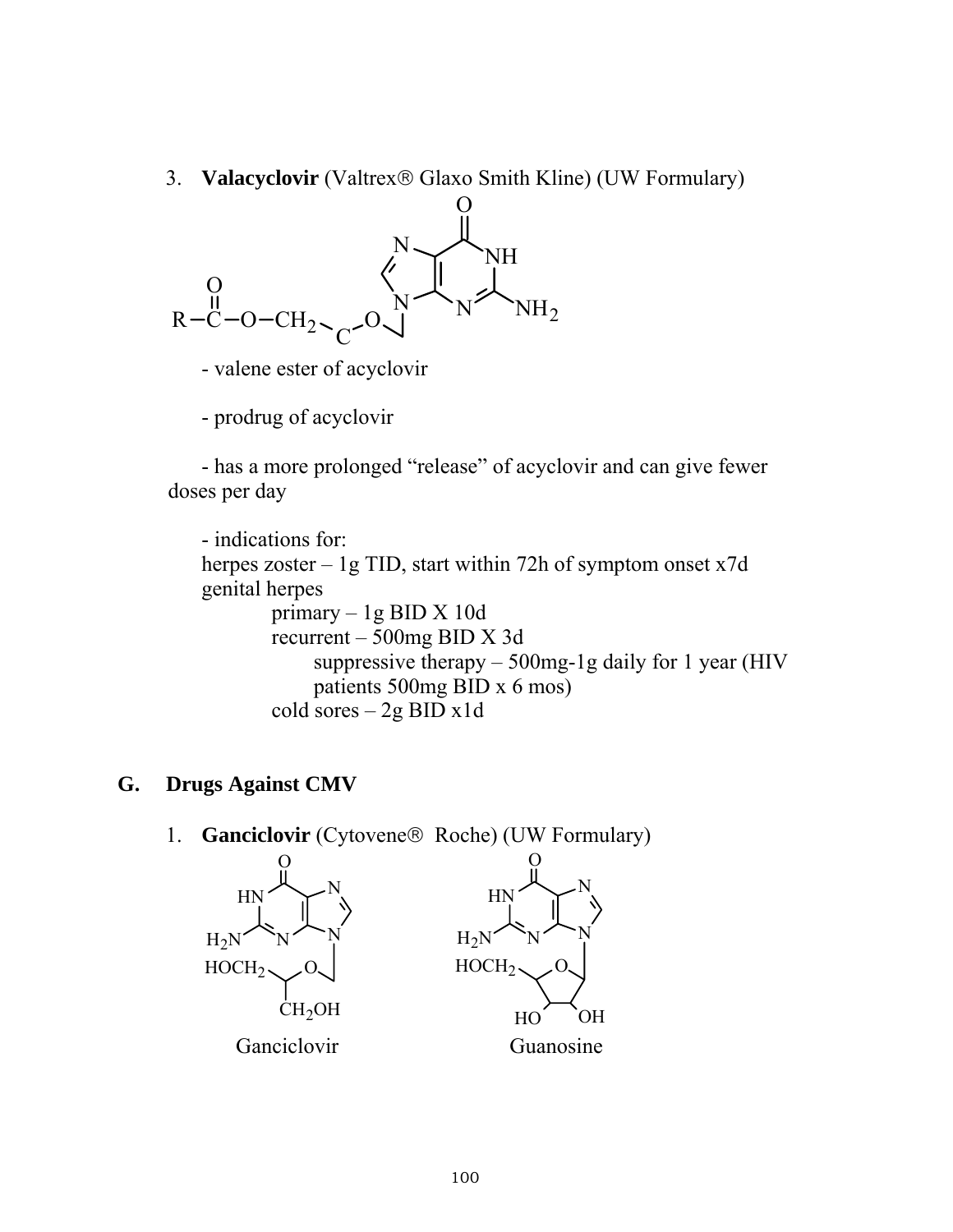- a) Place in Therapy: active against herpes viruses but especially cytomegalovirus (CMV) infections, which typically cause retinitis, and may cause pneumonia, colitis, esophagitis, and hepatitis in immunocompromised patients.
- b) Mechanism of Action: Ganciclovir is a guanine analog structurally very similar to acyclovir, differing only by the addition of a hydroxymethyl group on the purine side chain. Ganciclovir is phosphorylated to ganciclovir-triphosphate which blocks the uptake of guanosine into the growing viral DNA by competing for binding sites. Ganciclovir is active against all herpes viruses, but is especially useful for cytomegalovirus (CMV). It is not a chain terminator like acyclovir.
- c) Dose/Route:

Induction: 5 mg/kg Q12H slow IV infusion.

Maintenance: 5 mg/kg ZD or 6 mg/kg 6 days/week slow IV infusion

 Ganciclovir tablets Used for maintenance  $-1g$  TID or 500mg 6X/d with food Poor bioavailability -  $~6\%$ Intraocular implant is now available

- d) Toxicity: The most common dose-limiting reaction myelosuppression (granulocytopenia, thrombocytopenia, anemia). Usually interruption of therapy will result in a rebound of the blood count in 3-7 days. Other adverse effects are confusion, headache, nausea/vomiting, and retinal detachment (rare). Ganciclovir is teratogenic and carcinogenic in animals. Ganciclovir should be given by slow IV infusion to avoid reaching toxic blood levels of this drug, and the dose needs to be adjusted in renal failure. Avoid use with other drugs adversely affecting the bone marrow (e.g. zidovudine).
- 2. **Valganciclovir** (Valcyte ® Roche) (UW formulary)
	- a) 450mg tablets now available
	- b) valine ester of ganciclovir (prodrug) similar to Valacyclovir.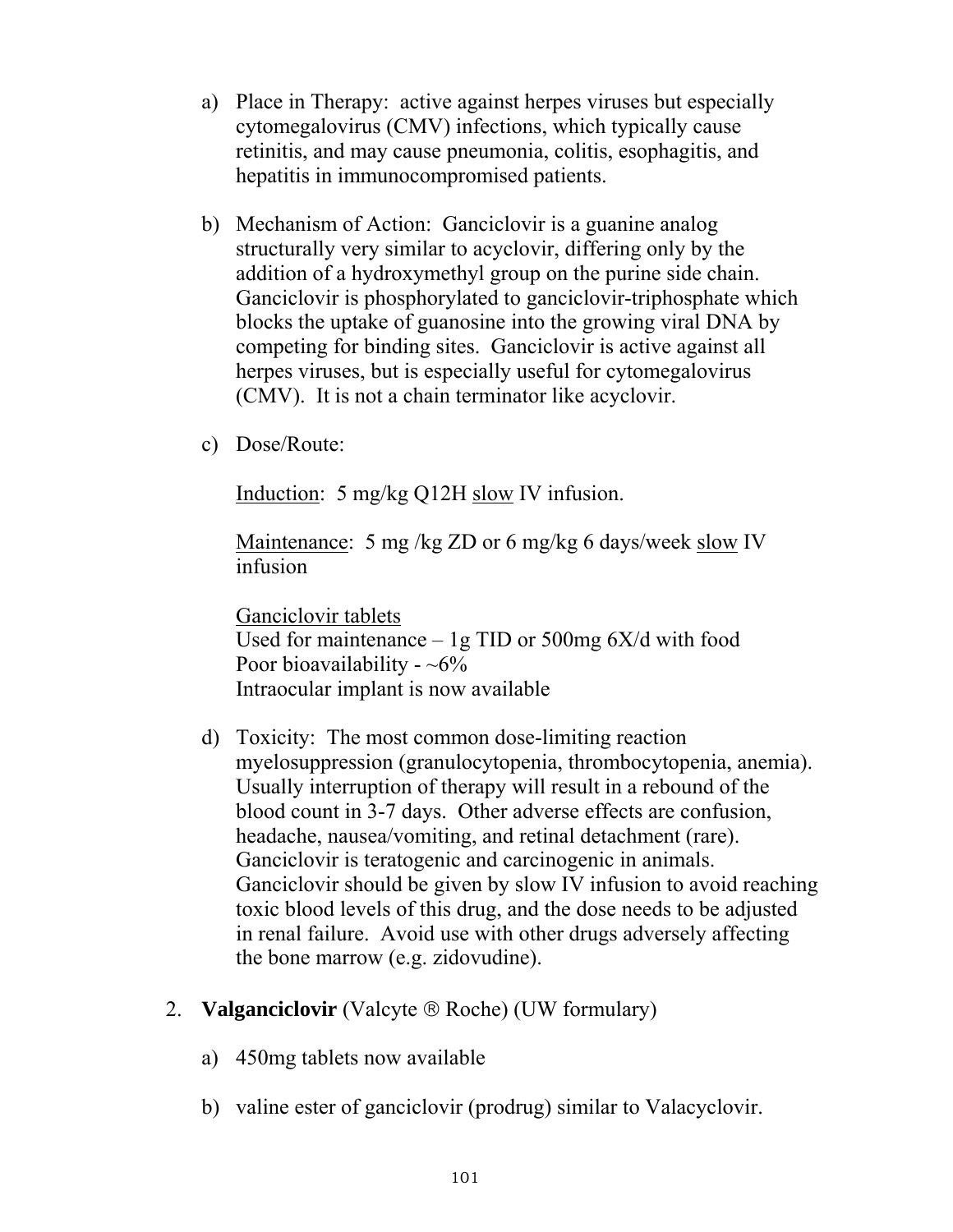- c)  $\sim 60\%$  bioavailable
- d) used for CMV retinitis treatment, 900mg BID x 21d with food
- e) used for maintenance to avoid recurrences, 900mg qd with food
- f) same limitations and concerns as ganciclovir
- 4. **Foscarnet** (Foscavir ® Astra) (UW formulary)

Foscarnet sodium is a trisodium phosphate that inhibits DNA polymerase of herpes viruses including CMV and retroviral RT.

![](_page_15_Figure_6.jpeg)

- a) **Place in Therapy:** Used for treatment of all CMV infections; however, ganciclovir is usually tried first. FDA approved for treatment of CMV retinitis in AIDS patients. In combination with ganciclovir, the results have been promising even in progressive disease with gancivlovir-resistant strains. Foscarnet does not require phosphorylation to become active, and therefore it is thought that this drug may be effective for CMV infections that are resistant to ganciclovir
- b) **Mechanism of Action:** Foscarnet is an organic analog of inorganic pyrophosphate, which is necessary for phosphorylation of nucleotides in DNA/RNA chain proliferation. Foscarnet works by inhibiting the binding of pyrophosphate at viral-specific DNA polymerases. At the concentrations given foscarnet does not bind to eukaryotic DNA polymerases. Foscarnet inhibits replication of all herpes virus DNA *in vitro*.
- c) **Dose/Route**: IV only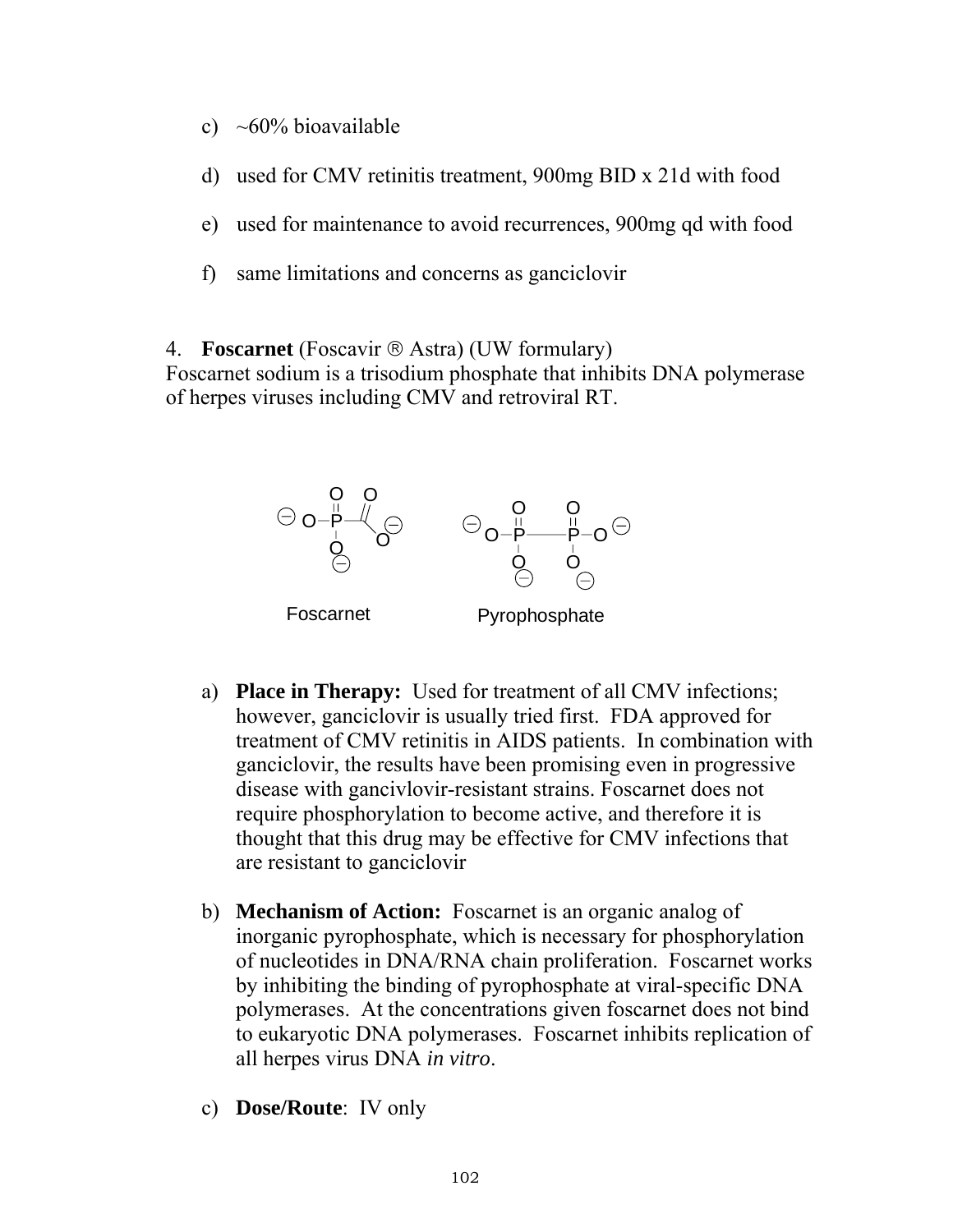Induction: 60 mg/kg Q8H IV (over 1 hour) for 2-3 weeks.

Maintenance: 90-120 mg/kg/day IV (over 2 hours)

 d) **Toxicity:** The major dose-limiting toxicity of foscarnet is renal impairment. 33% of patients with AIDS in clinical trials developed significant renal impairment when given this drug. The induction dose must be adjusted if the patient has renal impairment. Renal function must be monitored during therapy and adjusted based on the patient's renal response.

 Foscarnet has been associated with electrolyte imbalances, such as hypocalcemia, hypomagnesemia, hypokalemia, hypophosphatemia and hyperphosphatemia. These problems may be alleviated by giving a hydration drip with therapy.

5. **Cidofovir** (Vistide ® Gilead) (UW formulary)

![](_page_16_Figure_5.jpeg)

- a) A synthetic acyclic purine nucleotide analog of cystosine nucleoside when phosphorylated to the diphosphate, inhibits CMV DNA polymerase and blocking viral replication. Diphosphate has 2-3d T 1/2. Indicated for treatment of CMV retinitis.
- b) Given IV for treatment. 1g week x 2 weeks then 1g on alternate weeks. Given with probenecid to decrease renal tubular secretion.
- c) Can be used every 2 weeks for maintenance therapy; has long T 1/2.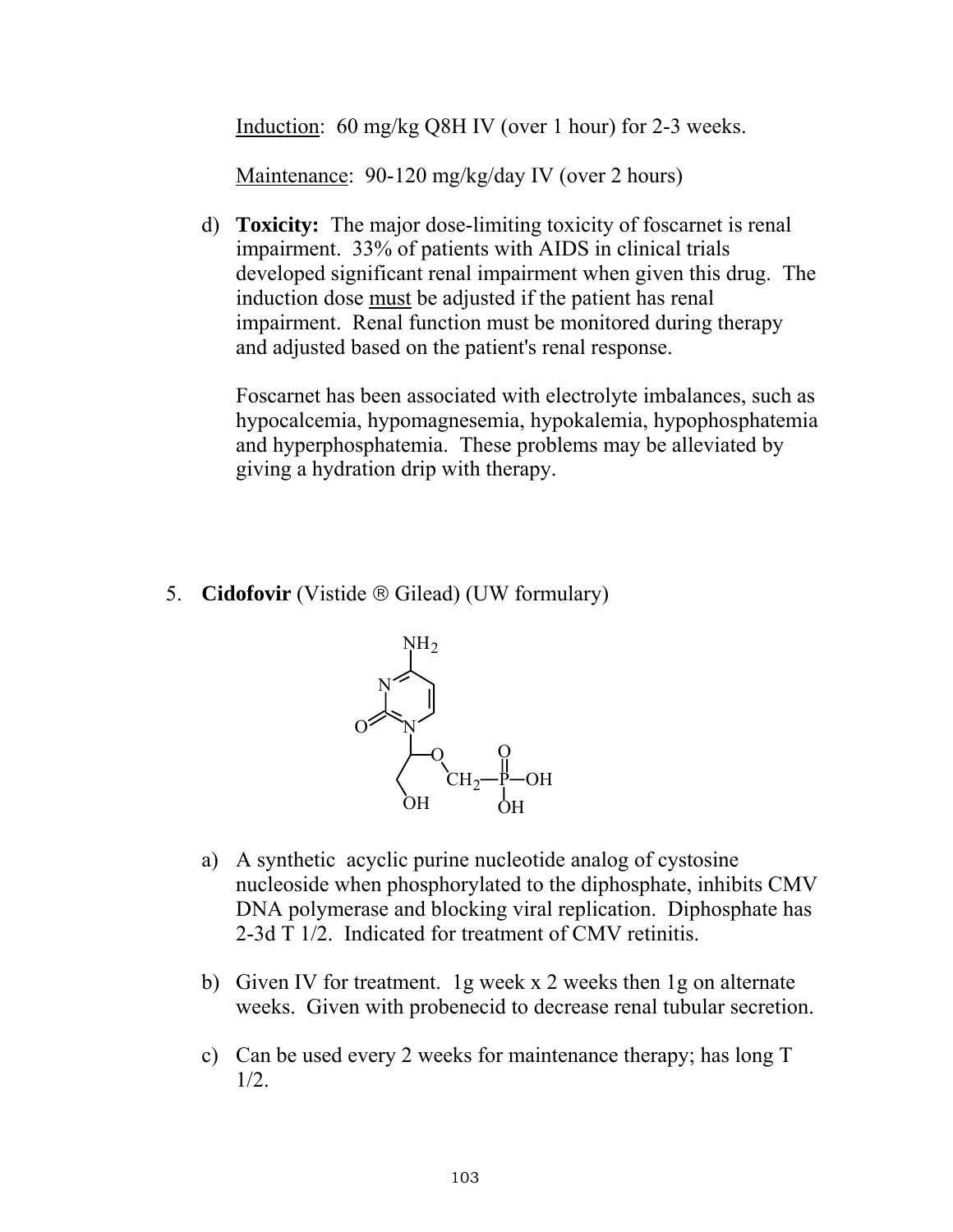- d) Boxed warning on renal toxicity. Avoid use with other nephrotoxic drugs. Hydrate the patient well. Give with probenecid to decrease nephrotoxicity.
- e) Also active against HSV, VZV and HPV.
- f) Bioterrorism a hexadecycloxypropyl derivative is absorbed orally and is active against pox viruses. It is active in cowpox infected mice. May be helpful for use with smallpox exposure.
- 5. **Fomivirsen** (Vitravene®, Novartis)
	- a) for intravitreal injection to treat CMV retinitis
	- b) First "antisense" oligonucleotide agent approved as an alternateive medicine for patients with CMV. It binds to target viral on RNA. It works by inhibiting the synthesis of proteins responsible for the regulation of viral gene expression that is involved in infection of CMV retinitis. Has several side effects including: eye inflammation, abnormal vision, cataract, eye pain, as well as stomach pain, fever, headache, vomiting and liver dysfunction.

### 6. **Trifluorothymidine** (UW formulary)

 Flourinated pyridine nucleoside. Potent specific inhibitor of replicaion of HSV 1. Like other antiherpes drugs, it is first phosphorylated by thymidine kinease to the triphosphate which is then incorporated into viral DNA in place of thymidine to stop formation of late virus mRNA and subsequent synthesis of virion proteins.

![](_page_17_Figure_8.jpeg)

**Trifluorothymidine**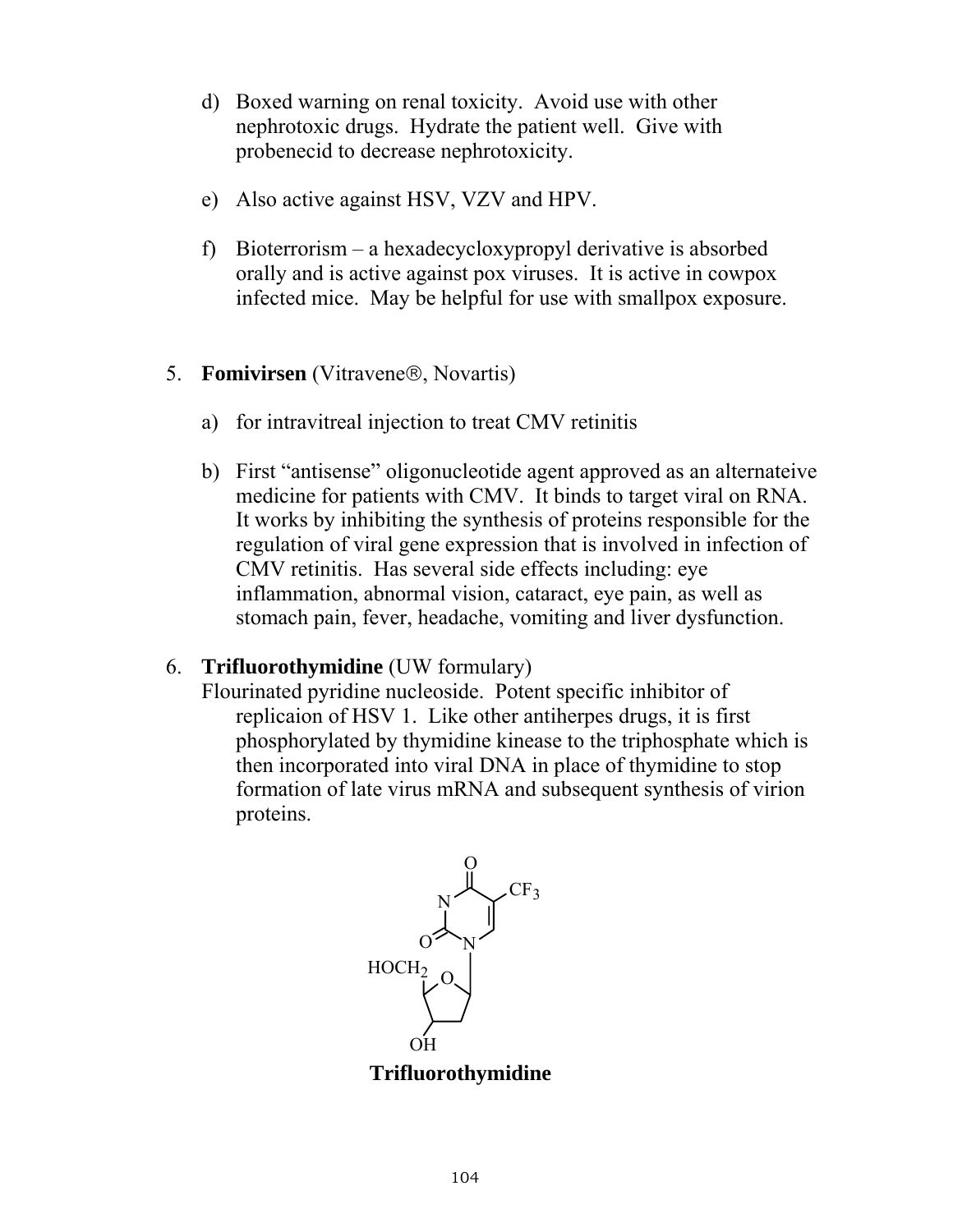- a) Greater water solubility makes it active against HSV-1 and HSV-2. Useful for treatment of CMV and VZV infections.
- b) topical use to treat primary keratoconjuctivitis and recurrent epithelial keratitis. Useful for some cases of herpetic iritis and established stromal keratitis. Plasma half-life 18 minutes and is mostly excreted in urine unchanged.
- c) Side effects include temporary burning, localized edema and bone marrow toxicity.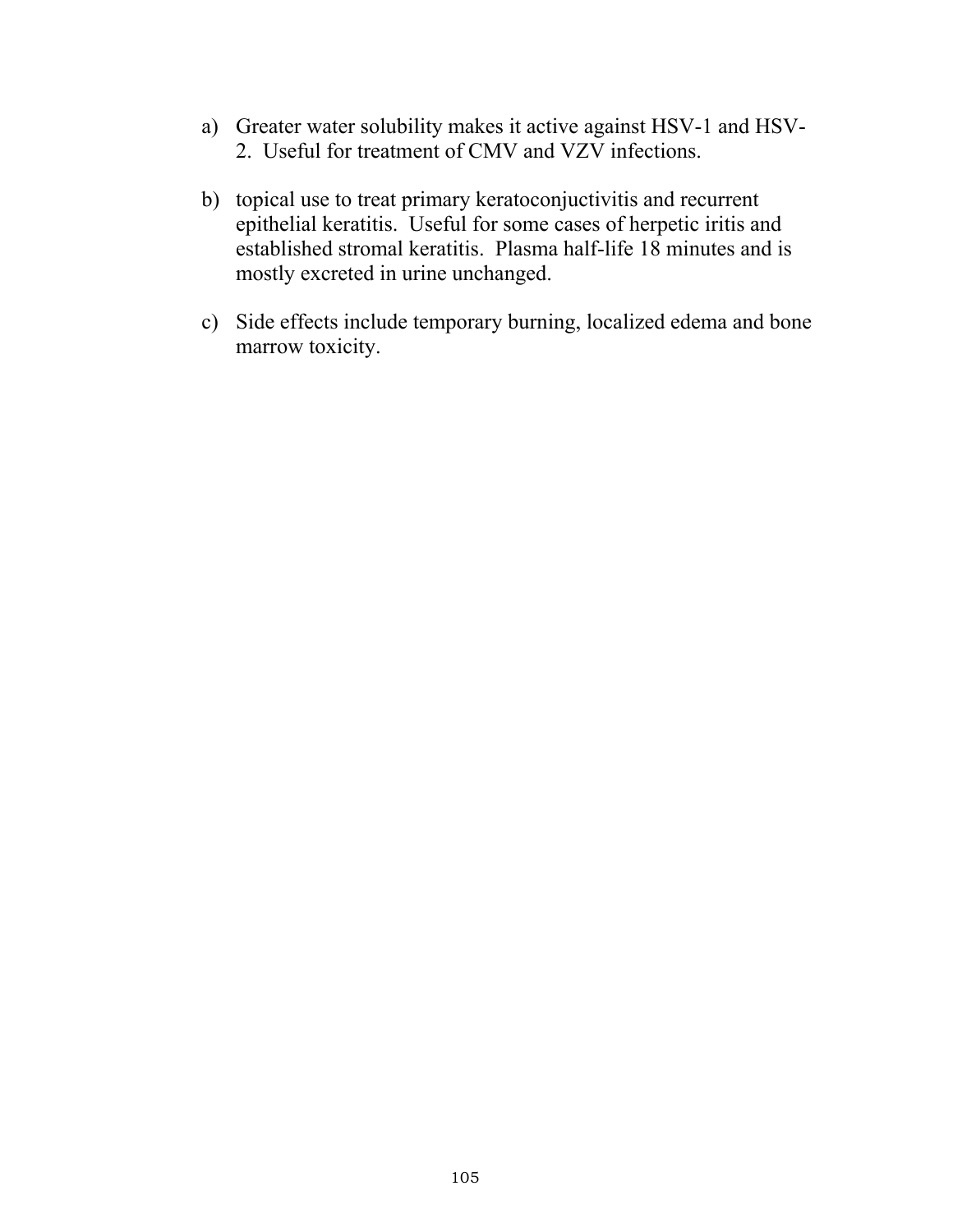# **H. Drugs Against HIV (All are on UW formulary)**

Although a variety of drugs have been developed for treating AIDS patients none have proven successful in curing the disease. Difficulties experienced with this viral infection are due to the ability of the virus to mutate leading to rapid drug resistance. Anti-HIV drugs are classified according to the mode of action. Drugs inhibiting Reverse Transcriptase (RT) interfere with replication of HIV and stop synthesis of infective viral particles. They are classified in nucleoside and non-nucleoside RT inhibitors. Drugs inhibiting Protease inactivate RT activity and block release of viral particles from the infected cells.

![](_page_19_Figure_2.jpeg)

Fig. 39.2: The life cycle of HIV and the site of action of nefinavir and other antiretroviral agents. PI= protease inhibitors (e.g. nelfinavir, indinavir, ritonavir, saquinavir)  $RTI =$ Reverse transcriptase inhibitors (e.g., didanosine, lamivudine, stavudine, zalcitabine, zidovudine, efavirenze, dleviradine, veriapine). Reproduced with permission from Adis Internation Ltd., New Zealand from original article by M. Barry in Clinical Pharmacokinetics 1997, 32(3):194-209.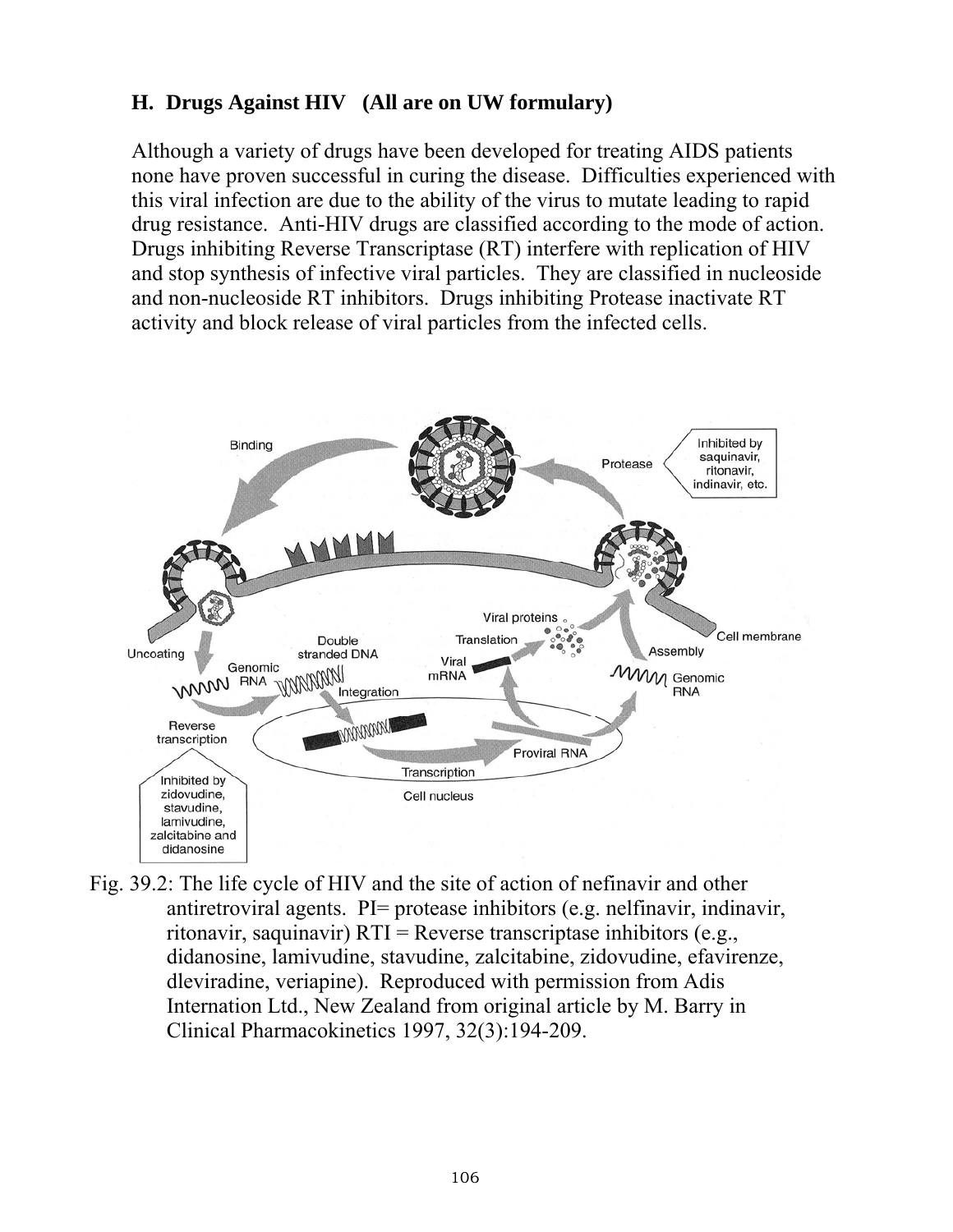1. **Reverse Transcriptase Inhibitors (RTI)** - All are 2,3 dideoxynucleosides. All inhibit DNA dependent RNA polymerase (reverse transcriptase). All block early events in virus replication. All are chain terminators (like ACV). Once viral DNA is integrated into host cell genome, they don't work. The non–nucleoside inhibitors bind to sites separate from the substrate binding site.

 (See diagram for sites where HIV can be hit in theory.) Resistance develops due to changes in enzyme. High virus load results in mutants that are resistant. Cross resistance is not complete so can switch from one inhibitor to another or use in combination to decrease resistance. BUT don't use two drugs together with same adverse effect.

![](_page_20_Figure_2.jpeg)

Here are the agents available now.

| <b>Nucleoside Reverse Transcriptase Inhibitors</b><br>(NRTI <sub>s</sub> ) | <b>Limiting adverse effects</b> |                                        |
|----------------------------------------------------------------------------|---------------------------------|----------------------------------------|
| Abacavir                                                                   | Ziagen $\mathbb{R}$             | fatigue, headache, myopathy,<br>skin   |
| Didanosine                                                                 | Videx $\Re$                     | pancreatitis, peripheral<br>neuropathy |
| Lamivudine*                                                                | Epivir $\mathbb{R}$             | abdominal pain, malaise                |
| Stavudine                                                                  | Zerit $\mathbb{R}$              | peripheral neuropathy                  |
| Zalcitabine                                                                | Hivid $\mathbb{R}$              | peripheral neuropathy                  |
| Zidovudine (AZT)                                                           | Retrovir ®                      | anemia, bone marrow,<br>myopathy       |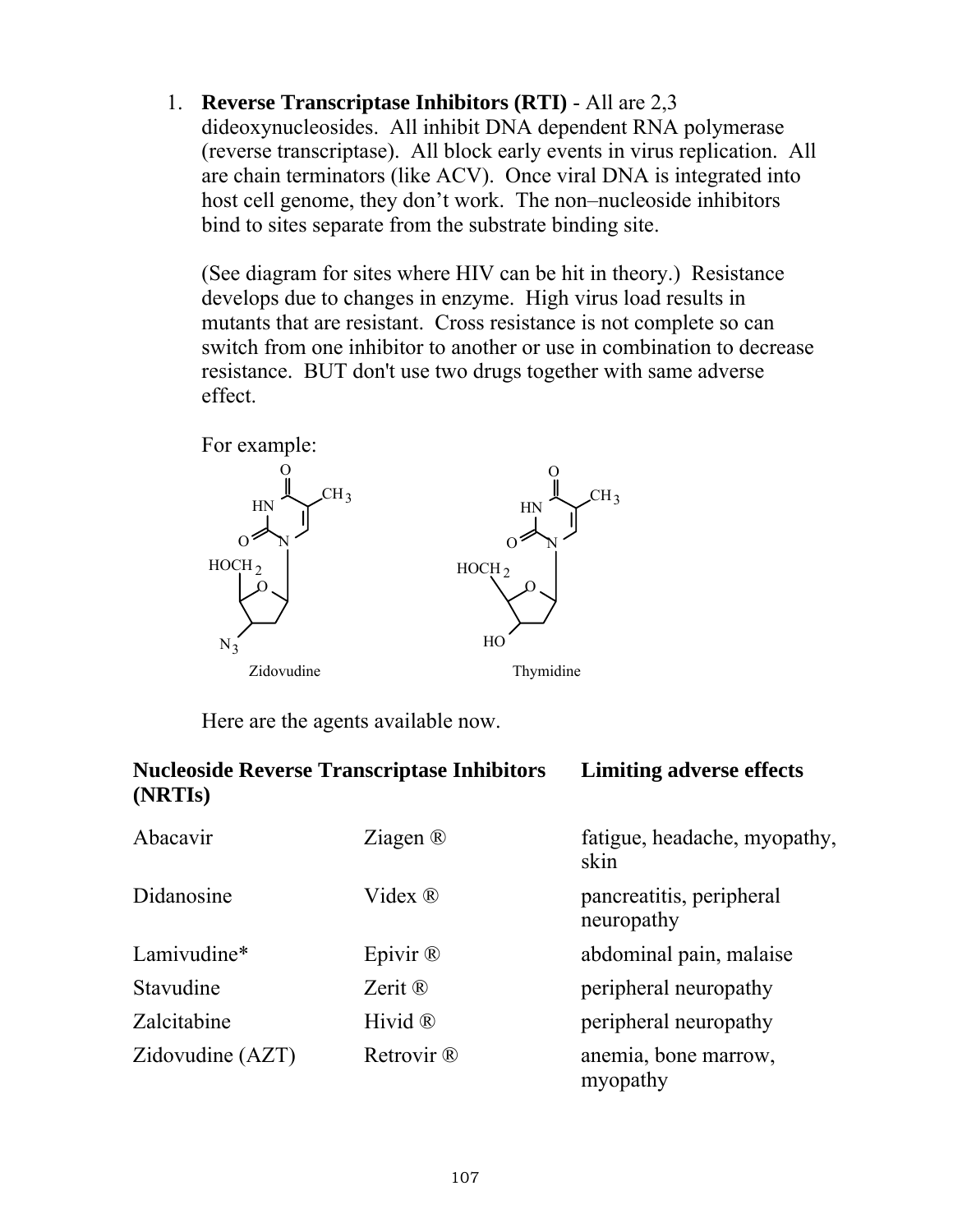Emtrictabine Emtriva ® lactic acidosis, hepatomegaly

\*approved also as agent to treat chronic hepatitis B

| <b>Non-Nucleoside Reverse Transcriptase</b><br><b>Inhibitors (NNRTIs)</b> |                         | <b>Limiting adverse effects</b>          |
|---------------------------------------------------------------------------|-------------------------|------------------------------------------|
| Delavirdine                                                               | Rescriptor $\mathbb{R}$ | rash, fever, kidney, P450<br>3A4 inducer |
| Efavirenz                                                                 | Sustiva ®               | rash, CNS, P450 3A4<br>inducer           |
| Nevirapine                                                                | Viramune ®              | rash, fatigue, P450 3A4<br>inducer       |